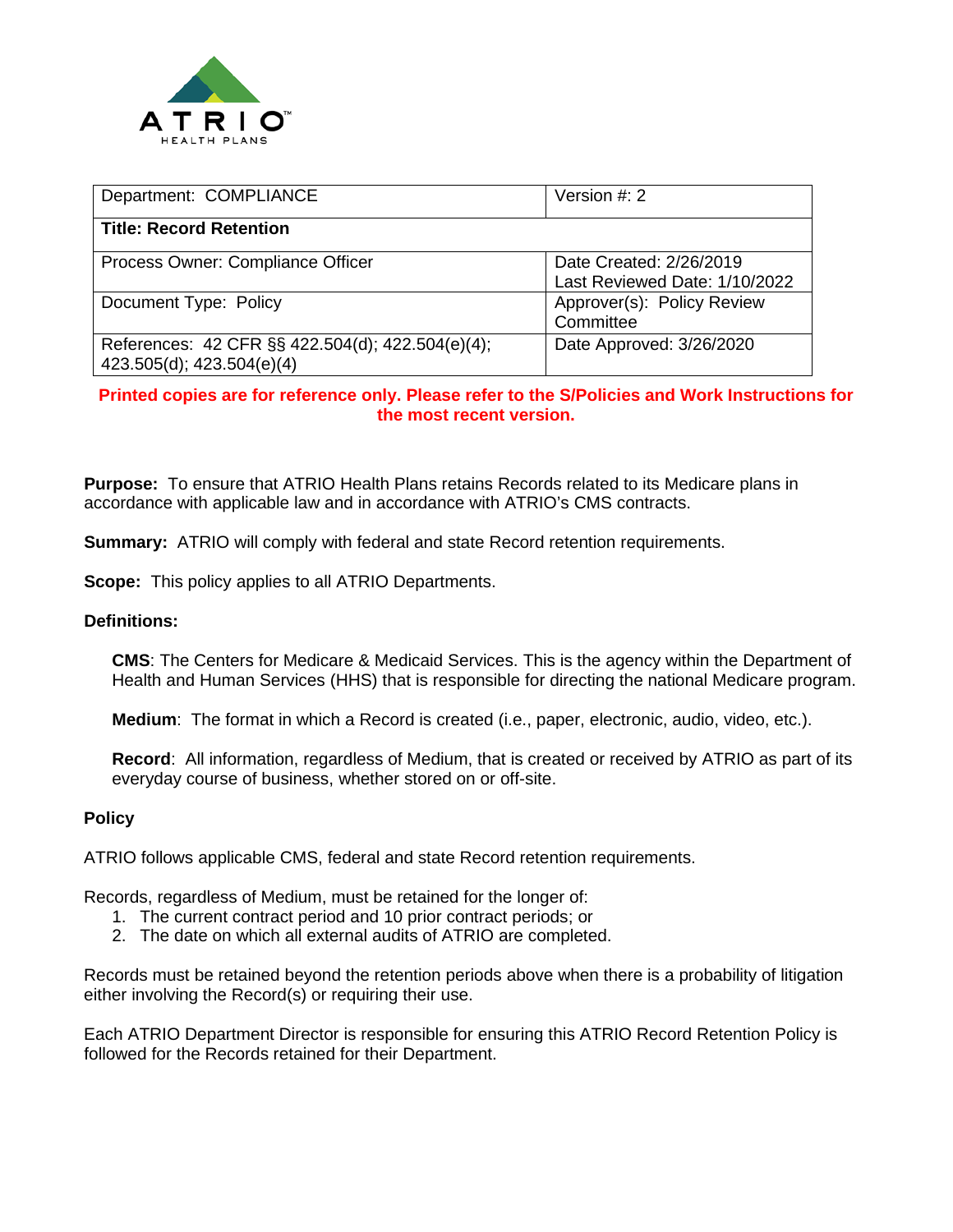At a minimum, ATRIO will retain the following Records as described in 42 CFR 422.504(d) Maintenance of records:

*Books, records, documents, and other evidence of accounting procedures and practices that -*

*(1) Are sufficient to do the following:* 

*(i) Accommodate periodic auditing of the financial records (including data related to Medicare utilization, costs, and computation of the bid) of ATRIO.* 

*(ii) Enable [CMS](https://www.law.cornell.edu/definitions/index.php?width=840&height=800&iframe=true&def_id=bf357408153b566fe5915e650bfb5a49&term_occur=999&term_src=Title:42:Chapter:IV:Subchapter:B:Part:422:Subpart:K:422.504) to inspect or otherwise evaluate the quality, appropriateness, and timeliness of services performed under the contract, and the facilities of ATRIO.* 

*(iii) Enable [CMS](https://www.law.cornell.edu/definitions/index.php?width=840&height=800&iframe=true&def_id=bf357408153b566fe5915e650bfb5a49&term_occur=999&term_src=Title:42:Chapter:IV:Subchapter:B:Part:422:Subpart:K:422.504) to audit and inspect any books and records of ATRIO that pertain to the ability of ATRIO to bear the risk of potential financial losses, or to services performed or determinations of amounts payable under the contract.* 

*(iv) Properly reflect all direct and indirect costs claimed to have been incurred and used in the preparation of the [bid](https://www.law.cornell.edu/definitions/index.php?width=840&height=800&iframe=true&def_id=a26b3ebbdb6805e376751215e154488a&term_occur=999&term_src=Title:42:Chapter:IV:Subchapter:B:Part:422:Subpart:K:422.504) proposal.* 

*(v) Establish component rates of the [bid](https://www.law.cornell.edu/definitions/index.php?width=840&height=800&iframe=true&def_id=a26b3ebbdb6805e376751215e154488a&term_occur=999&term_src=Title:42:Chapter:IV:Subchapter:B:Part:422:Subpart:K:422.504) for determining additional and supplementary [benefits.](https://www.law.cornell.edu/definitions/index.php?width=840&height=800&iframe=true&def_id=0296e2f7e253b7215d89be2cf30ca65d&term_occur=999&term_src=Title:42:Chapter:IV:Subchapter:B:Part:422:Subpart:K:422.504)* 

*(vi) Determine the rates utilized in setting premiums for State insurance agency purposes and for other government and private purchasers; and* 

*(2) Include at least records of the following:* 

*(i) Ownership and operation of ATRIO's financial, medical, and other record keeping systems.* 

*(ii) Financial statements for the current contract period and 10 prior periods.* 

*(iii) Federal income tax or informational returns for the current contract period and 10 prior periods.* 

*(iv) Asset acquisition, lease, sale, or other action.* 

*(v) Agreements, contracts, and subcontracts.* 

*(vi) Franchise, marketing, and management agreements.* 

*(vii) Schedules of charges for the ATRIO's fee-for-service patients.* 

*(viii) Matters pertaining to costs of operations.* 

*(ix) Amounts of income received by source and [payment.](https://www.law.cornell.edu/definitions/index.php?width=840&height=800&iframe=true&def_id=d66239b6cfc874cf42f9ff1eaaccf349&term_occur=999&term_src=Title:42:Chapter:IV:Subchapter:B:Part:422:Subpart:K:422.504)* 

*(x) Cash flow statements.* 

*(xi) Any financial reports filed with other Federal programs or State authorities.* 

In addition, ATRIO will retain:

- Training Records for fraud, waste, and abuse (FWA), HIPAA, and compliance. Records include training time, attendance, topic, certificates of completion (if applicable), test scores of any tests were administered to employees. ATRIO requires FDRs to retain the same Records of employee trainings.
- Training presentations and attendance Records for internal group trainings;